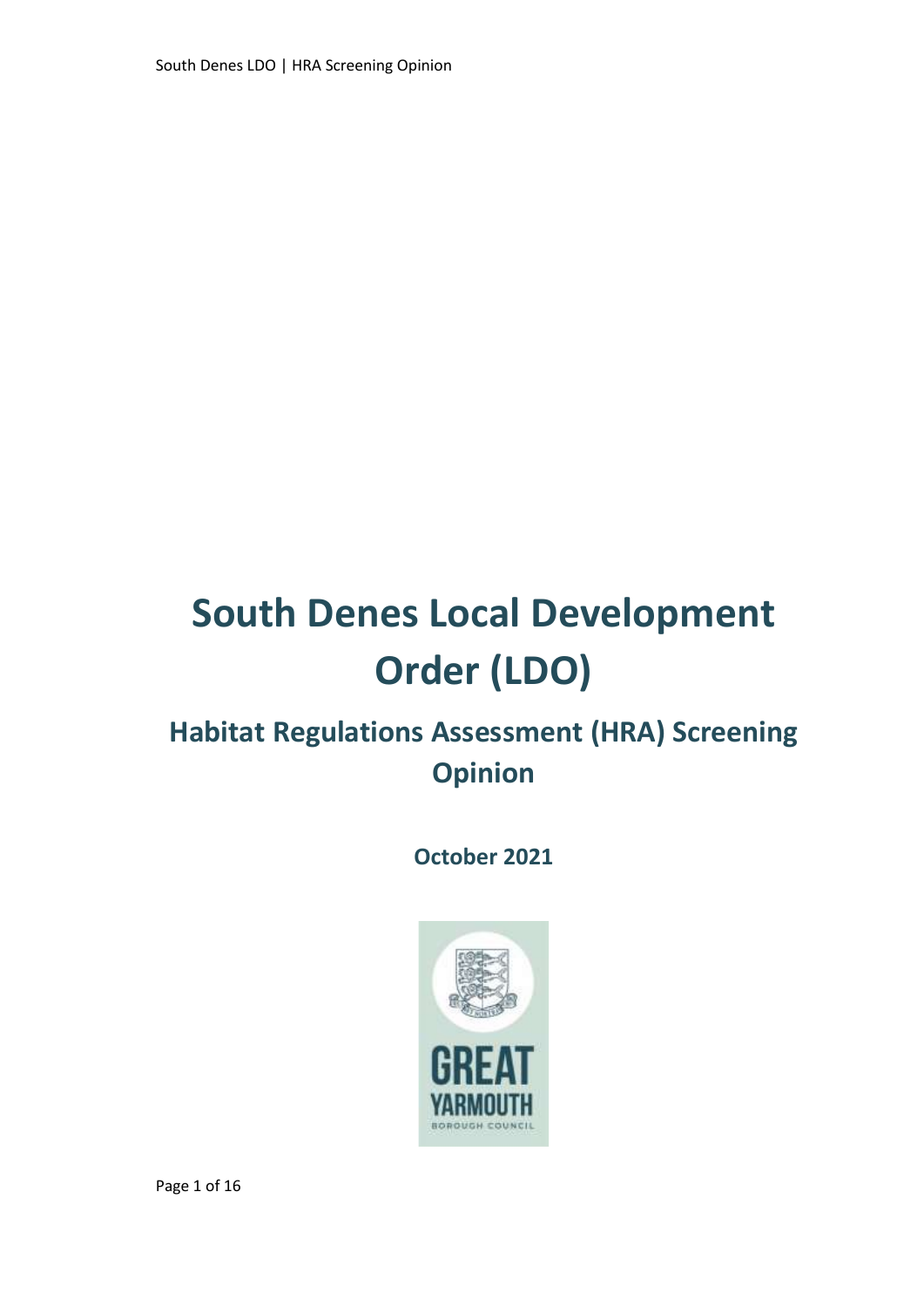### **Contents**

| 1. |  |
|----|--|
|    |  |
|    |  |
| 2. |  |
|    |  |
|    |  |
|    |  |
| 3. |  |
| 4. |  |
| 5. |  |
| 6. |  |
| 7. |  |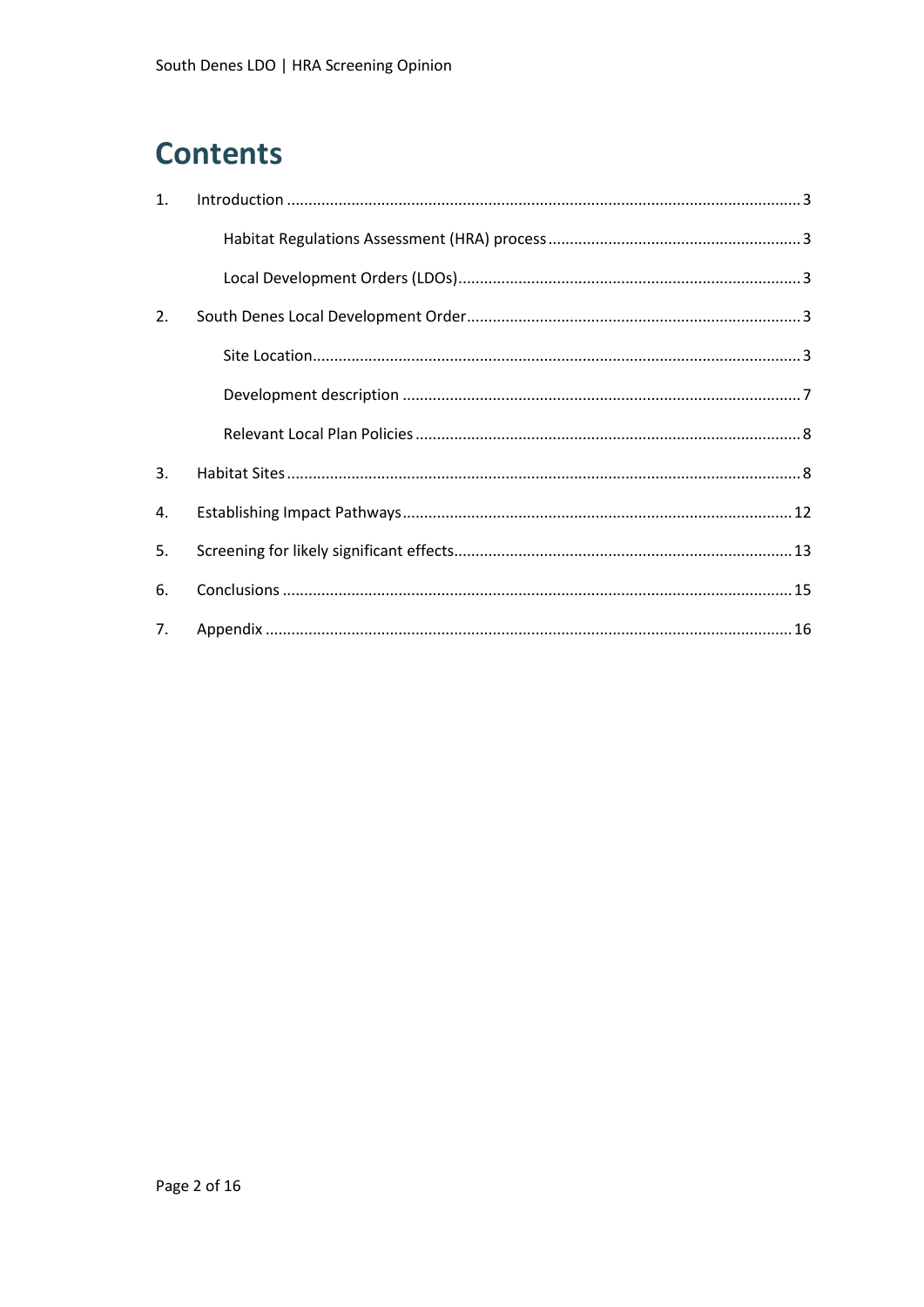### <span id="page-2-0"></span>**1. Introduction**

### **Habitat Regulations Assessment (HRA) process**

- <span id="page-2-1"></span>1.1 The purpose of this report is to consider the implications of the South Denes Local Development Order (LDO) on National Site Network Habitat Sites (Habitat Sites), in terms of any possible harm to the habitats and species that form an interest feature of the Habitat Sites. The LDO has therefore been screened for 'likely significant effects' on Habitat Sites. This will be undertaken in accordance with ['The Conservation of](https://www.legislation.gov.uk/uksi/2017/1012/contents/2019-04-01)  [Habitats and Species Regulations 2017' \(as amended\)](https://www.legislation.gov.uk/uksi/2017/1012/contents/2019-04-01).
- 1.2 This screening report has been informed by the HRAs prepared for the Local Plan Core Strategy and the Local Plan Part 2. The Local Plan safeguarded and allocated South Denes for port and harbour uses.

#### **Local Development Orders (LDOs)**

- <span id="page-2-2"></span>1.3 A Local Development Order is one of a number of mechanisms that simplify and speed up the planning process. An LDO is a locally focused tool that grants planning permission for specific types of development within a defined geographical area, and by doing so, removes the need for a planning application to be made. Local Planning Authorities (LPAs) have powers to create LDOs.
- 1.4 The procedures for making a Local Development Order are set out in [sections](http://www.legislation.gov.uk/ukpga/1990/8/part/III/crossheading/local-development-orders) 61A to [61D](http://www.legislation.gov.uk/ukpga/1990/8/part/III/crossheading/local-development-orders) and [Schedule](http://www.legislation.gov.uk/ukpga/1990/8/schedule/4A) 4A of the Town and Country Planning Act 1990, as amended, and articles 38 and 41 of the Town and Country Planning [\(Development](http://www.legislation.gov.uk/uksi/2015/595/article/38/made) Management [Procedure\)](http://www.legislation.gov.uk/uksi/2015/595/article/38/made) (England) Order 2015.

### <span id="page-2-3"></span>**2. South Denes Local Development Order**

#### **Site Location**

- <span id="page-2-4"></span>2.1 The LDO for South Denes comprises an extensive area, 136.3 hectares of land, occupied by a mix of employment uses and port-related activities. Though some of this land remains either vacant, derelict, or undeveloped. Approximately 59 hectares of this area is designated as one of the Great Yarmouth and Lowestoft Enterprise Zone sites.
- 2.2 The site is located to the south of Great Yarmouth town centre either side of the River Yare, along Norfolk's east coast. The site forms part of an internationally renowned centre servicing the offshore energy industry and also comprises a high-tech electronics sector. Great Yarmouth's 24-hour port handles a range of cargoes, offering an effective gateway to Northern Europe.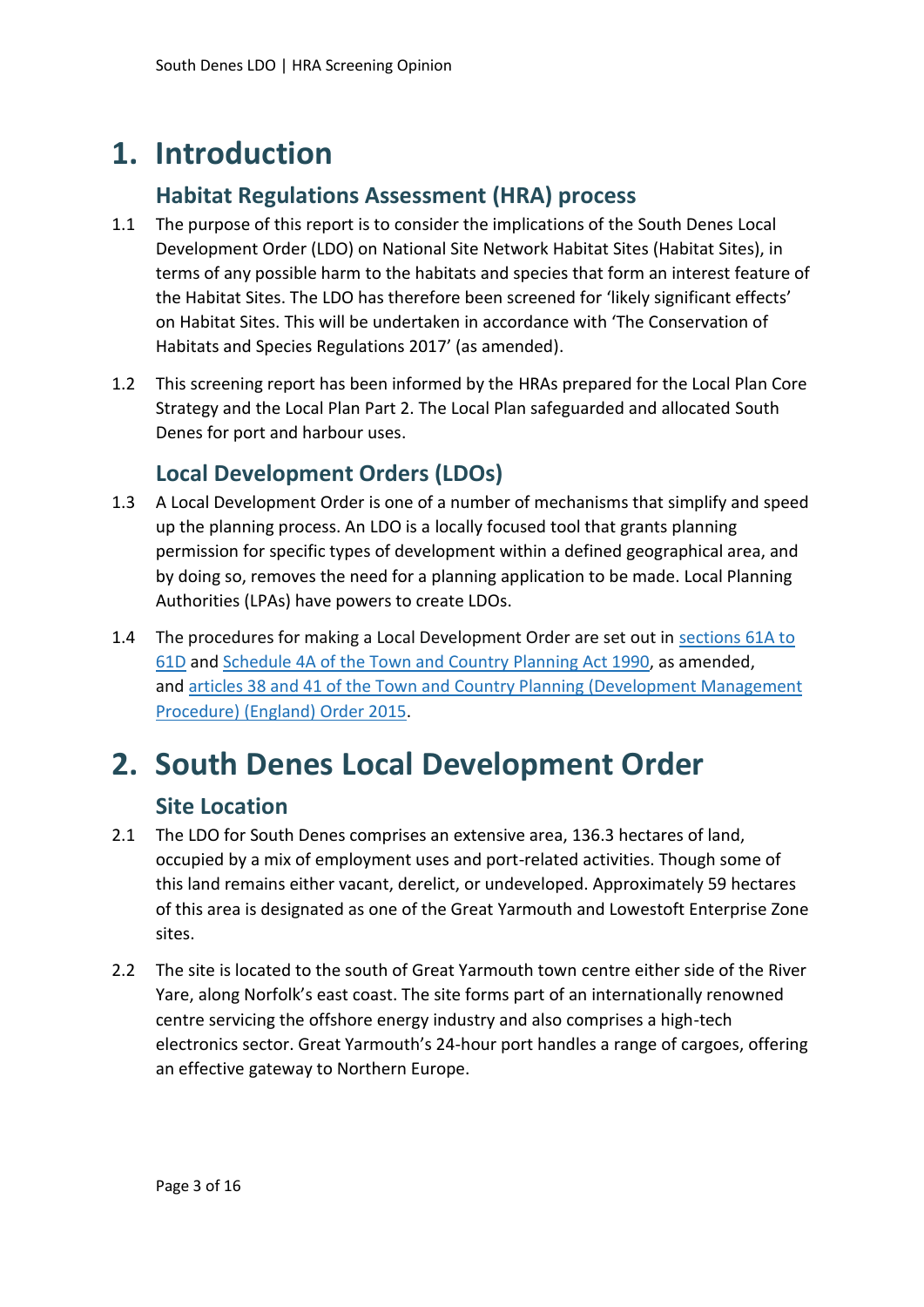

*Figure 1 - South Denes Local Development Order*

Page 4 of 16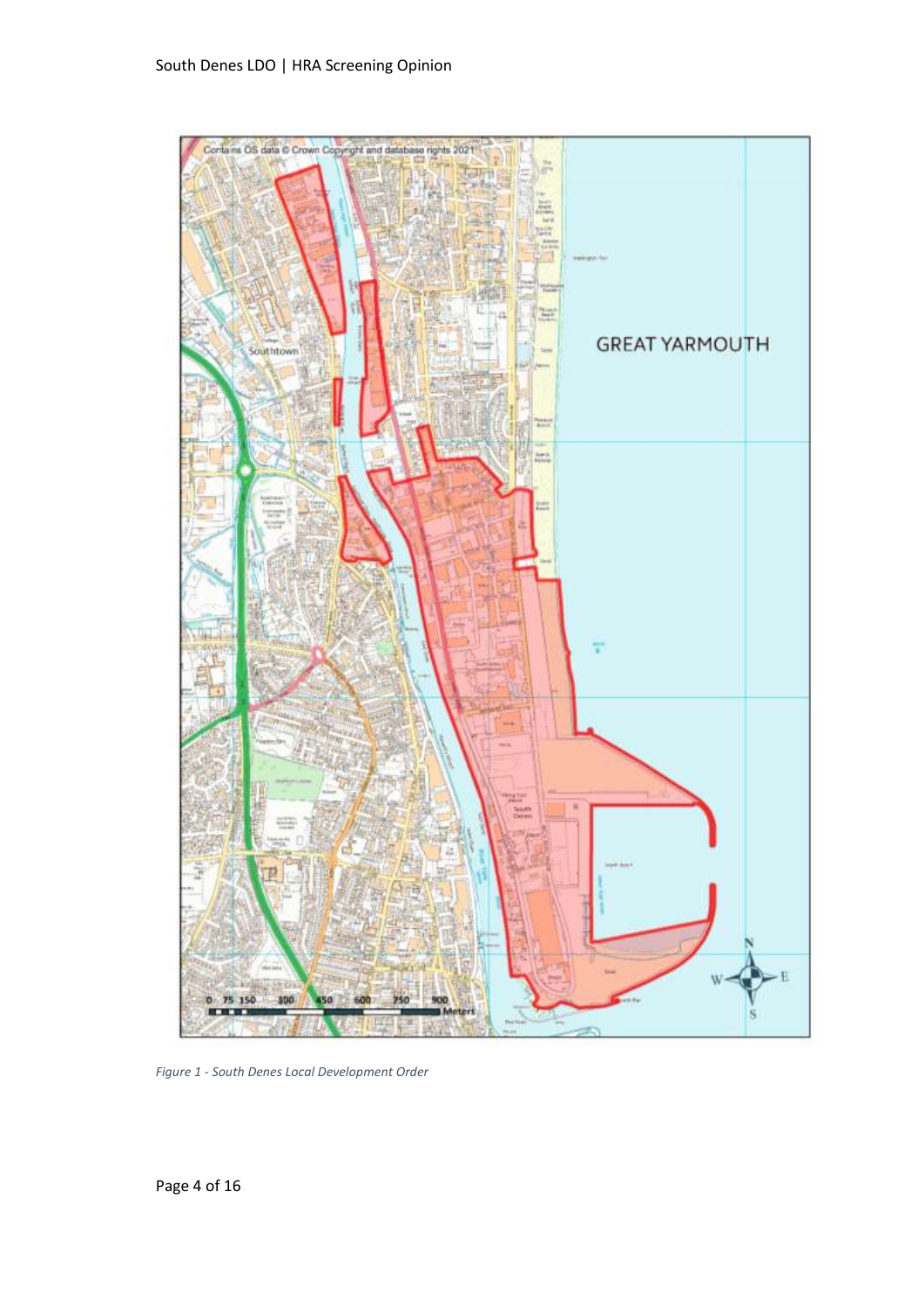2.3 South Denes lies adjacent to the River Yare and the area includes a river port and deep water outer harbour providing access to the North Sea. The wider area is served by the A47 trunk which provides road links to the south and to the west. Great Yarmouth railway station, which is located 2km north of the area, provides links to Norwich and onto London. Norwich International Airport is located 42km to the north west.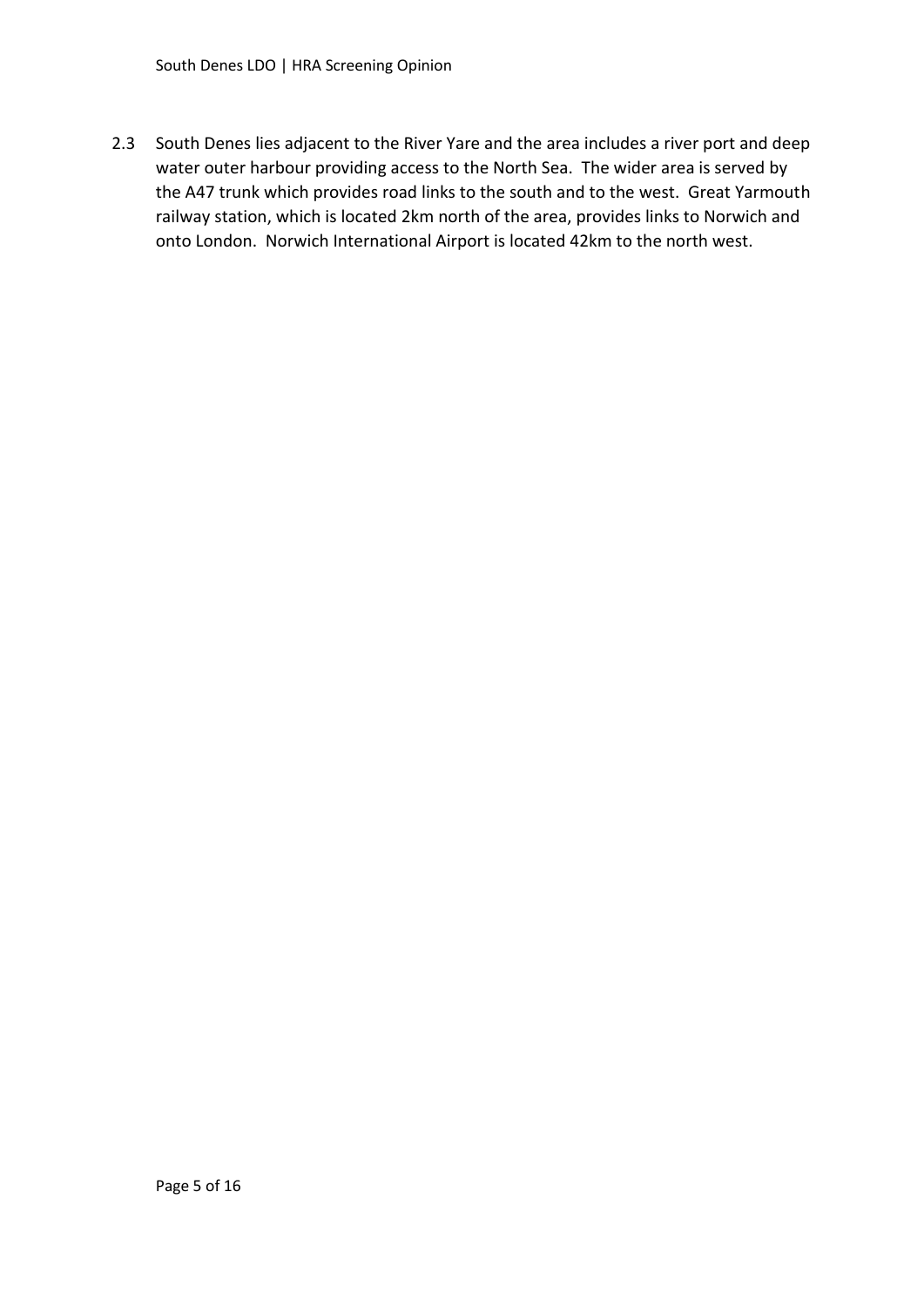

*Figure 2 - Aerial Photograph of South Denes Local Development Order*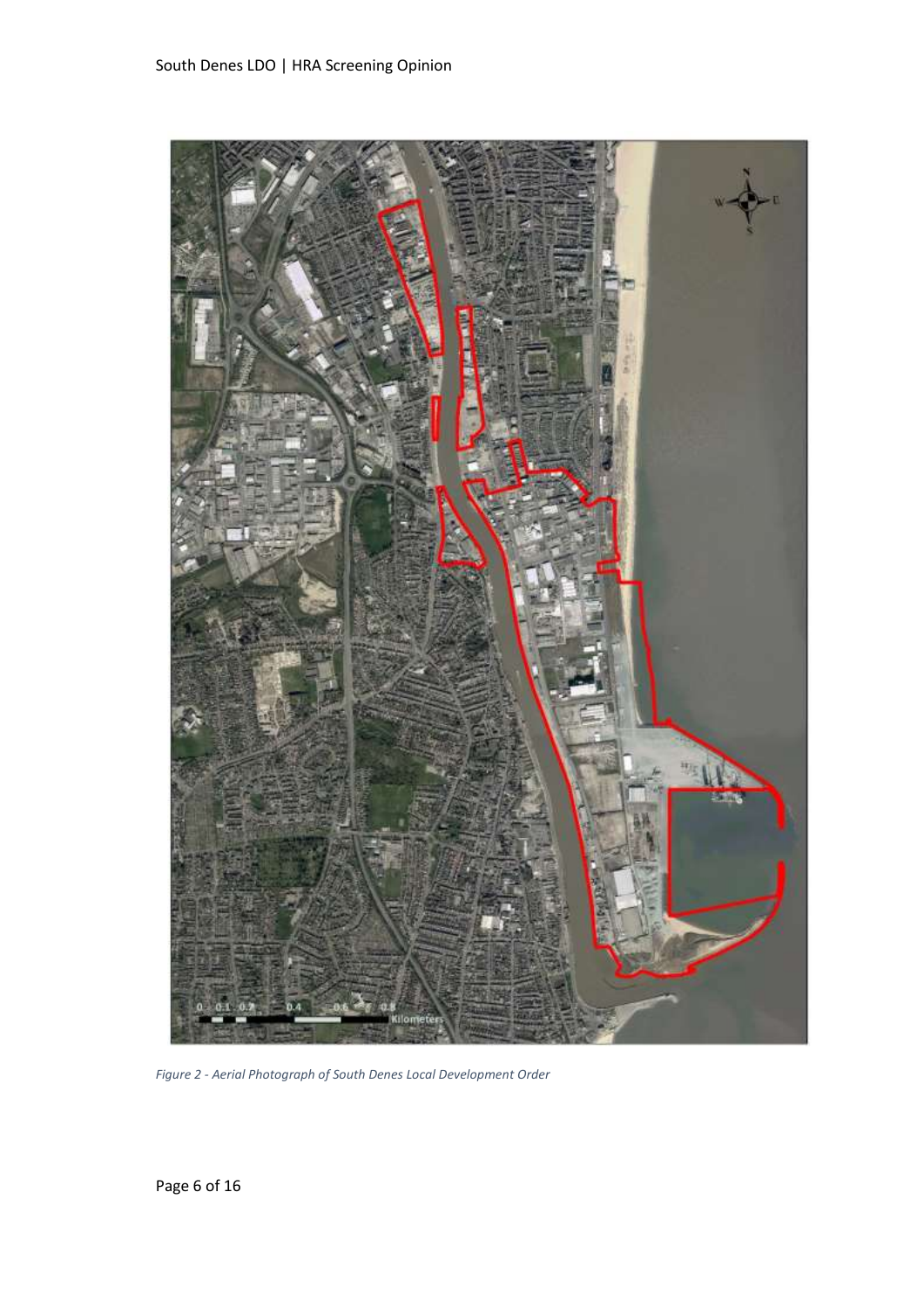2.4 The surrounding area immediately to the north and to the west (the opposite side of the River Yare) of South Denes LDO includes residential development and a range of community facilities. The beachfront and the Golden Mile, with its tourism attractions lie to the north of the outer harbour. A full range of shops and services can be found in Great Yarmouth town centre and Gorleston town centre.

#### **Development description**

- <span id="page-6-0"></span>2.5 A large part of the LDO area comprises port operational land. The LDO and Design Code will not impact on or affect the rights set out in the Town and Country Planning (General Permitted Development) Order 2015 (GDPO) which applies to port operational land. Development undertaken using these permitted development rights in the GPDO does not have to comply with the LDO Design Code. In addition, the guidance set out in the Port Marine Safety Code and other port related legislation also still applies.
- 2.6 The retention of an LDO for the site will continue to reduce the number of planning applications required for business related development on the site, thereby providing the opportunity to speed up the planning process whilst ensuring a suitable measure of quality control. This will continue to be a major benefit to businesses wishing to locate to the area (specifically to benefit from access to the port and harbour) and will provide a degree of certainty as to the type of development which will be acceptable, thereby saving prospective occupiers time and money.
- 2.7 As part of the work associated with the creation of the original LDO adopted in May 2012, a detailed design code specific to South Denes was produced. The May 2012 LDO has resulted in the relocation of relevant businesses to benefit from access to the port and harbour. Therefore, this new LDO retains and updates the detailed design code to ensure future development meets this standard. The design code identifies four distinct character areas together with the Council's aspirations for the LDO area, thereby providing a clear understanding of the general types of development which would be considered acceptable.
- 2.8 Generally, the permitted use within the order has remained unchanged, the main change being an added restriction to prevent change of permitted use from office use to other Class E uses, following changes to the national use classes order. The design code has been updated to reflect and follow the headings of the recently published National Model Design Code.
- 2.9 The LDO grants planning permission for the following classes of development:
	- Class 1: Port and Energy Industries
	- Class 2: Electronic Communications
	- Class 3: Security Cameras
	- Class 4: Fences
	- Class 5: Temporary uses of land

Page 7 of 16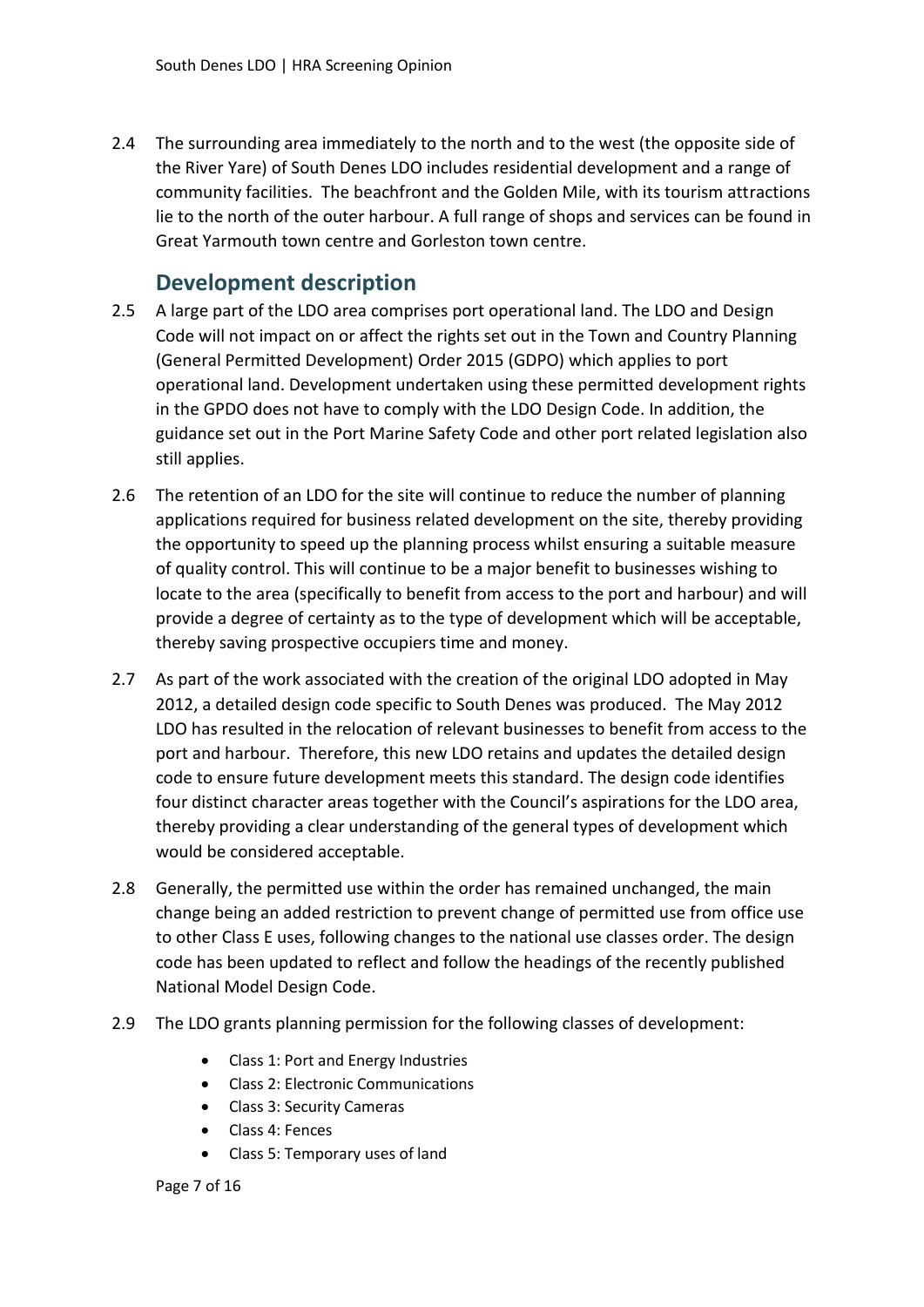2.10 The permissions are subject to conditions and limitations contained within the LDO. Of particular relevance to this screening report, permission will not apply to Schedule 1 or 2 (where significant effects have been identified through a screening assessment) EIA development. In addition, a survey for the presence of protected species needs to be undertaken, to ensure that there are no adverse impacts. There are also other limitations relating to highway works and mineral and waste matters. The design code itself sets out the parameters which detailed plans must meet for LDO consent to be formally granted.

#### **Relevant Local Plan Policies**

<span id="page-7-0"></span>2.11 The Local Development Order will help implement Policies CS6 (of the Core Strategy) which seeks to support economic growth across the Borough and Policy GY10 (of the Local Plan Part 2) which reserves land at South Denes for port and harbour uses.

### <span id="page-7-1"></span>**3. Habitat Sites**

- 3.1 Using a precautionary principle, this screening report has assessed impacts on Habitat Sites at a 20km radius of the LDO site at South Denes. This buffer is used as it is deemed precautionary enough to capture most potential impact pathways (i.e. the means by which a Habitat Site may be affected). Habitat Sites include Special Areas of Conservation (SACs) and Special Protection Areas (SPAs). However, as national planning policy gives Ramsar sites the same protection as SACs and SPAs, these have also been included. . Habitat Sites can be terrestrial or marine.
- 3.2 The following sites are within 20km of the proposed LDO area. Each site has been provided with a link to its qualifying features via the Joint Nature Conservation Committee (JNCC) or Natural England websites.

|                                           | <b>Terrestrial Habitat Sites</b>              |                      |  |  |  |
|-------------------------------------------|-----------------------------------------------|----------------------|--|--|--|
| <b>Special Protection</b><br><b>Areas</b> | <b>Special Area of</b><br><b>Conservation</b> | <b>Ramsar Site</b>   |  |  |  |
| <b>Breydon Water</b>                      | The Broads                                    | <b>Breydon Water</b> |  |  |  |
| <b>Broadland</b>                          | Winterton-Horsey<br>Dunes                     | <b>Broadland</b>     |  |  |  |
| North Denes                               | Benacre to Easton<br><b>Bavents</b>           |                      |  |  |  |
| Benacre to Easton<br><b>Bavents</b>       |                                               |                      |  |  |  |
| <b>Marine Habitat Sites</b>               |                                               |                      |  |  |  |
| <b>Special Protection</b><br><b>Areas</b> | <b>Special Area of</b><br><b>Conservation</b> | <b>Ramsar Site</b>   |  |  |  |
| <b>Outer Thames</b><br>Estuary            | Southern North Sea                            |                      |  |  |  |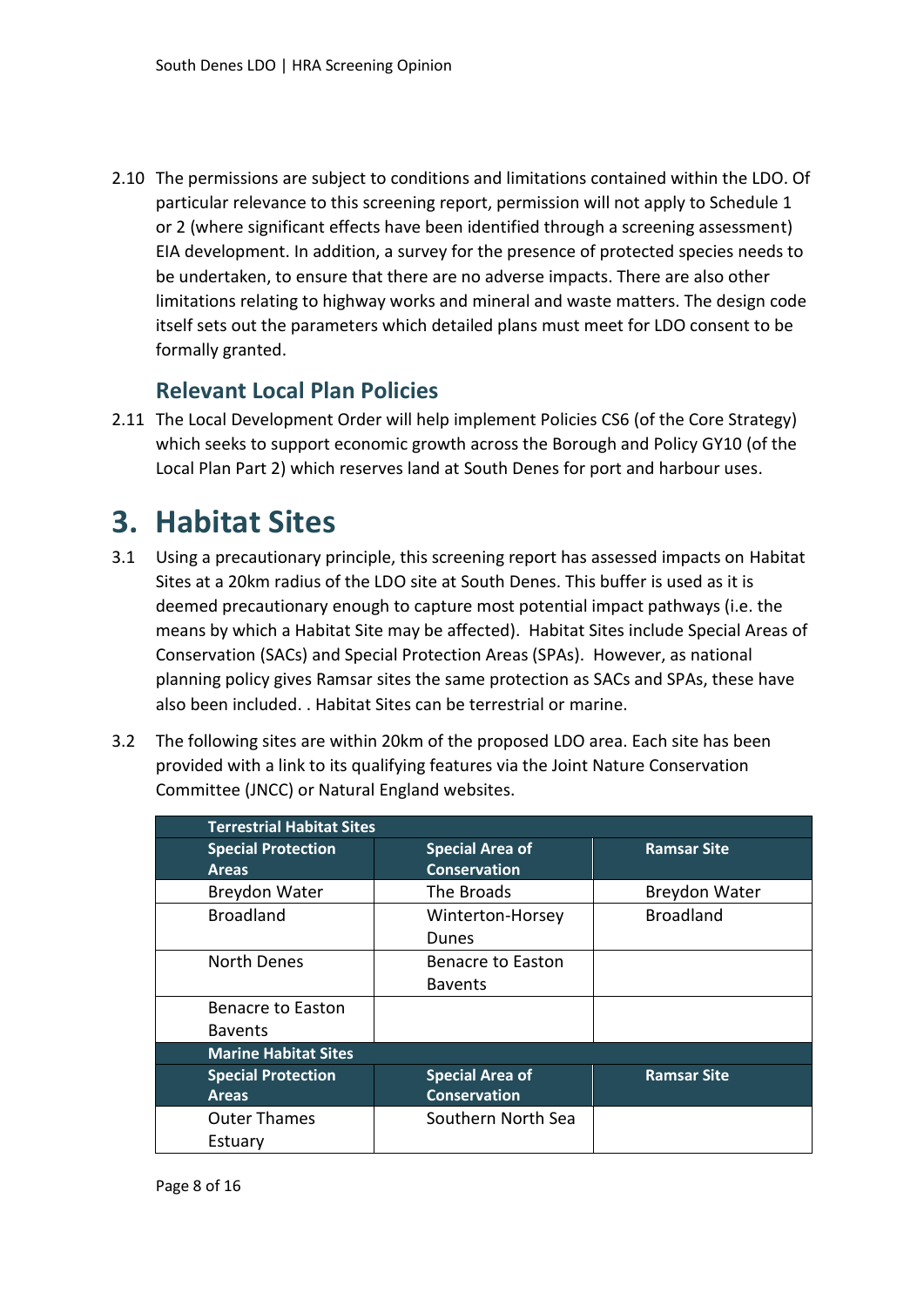| Greater Wash | Haisborough, |  |
|--------------|--------------|--|
|              | Hammond and  |  |
|              | Winterton    |  |



*Figure 3 - Special Protection Areas within 20km of the South Denes Local Development Order*

Page 9 of 16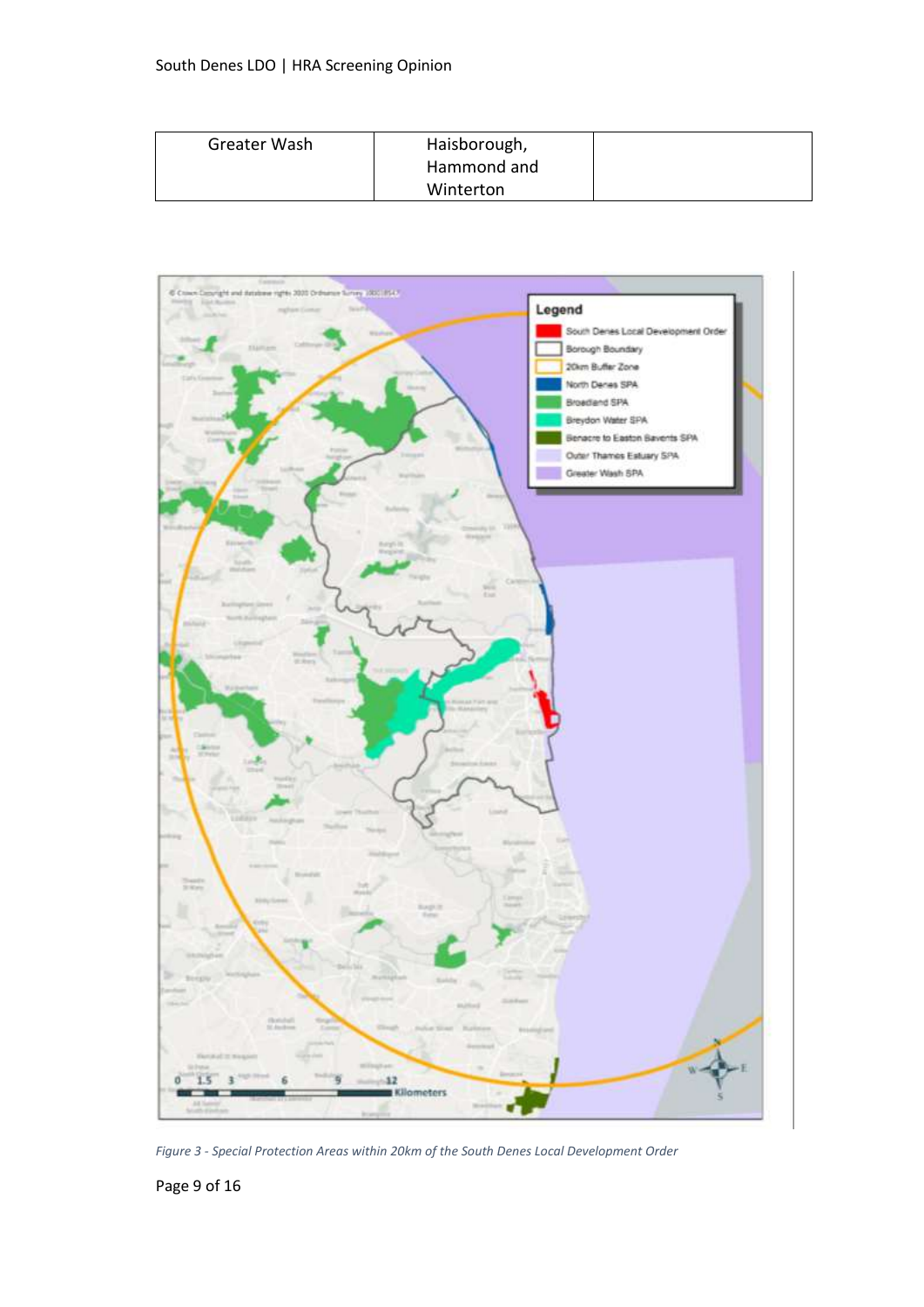

*Figure 4 - Special Areas of Conservation within 20km of the South Denes Local Development Order*

Page 10 of 16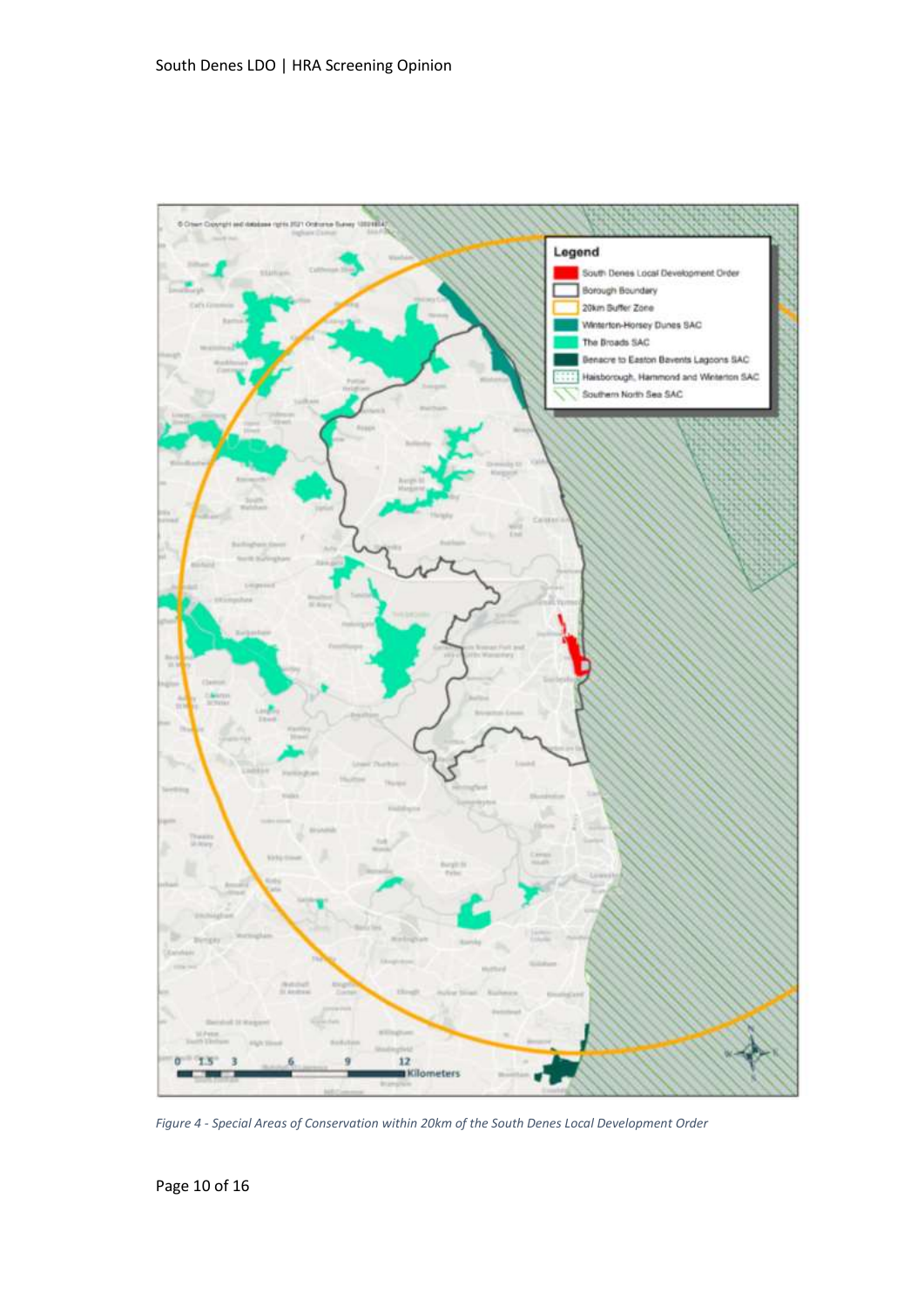

*Figure 5 - Ramsar sites with 20km of the South Denes Local Development Order*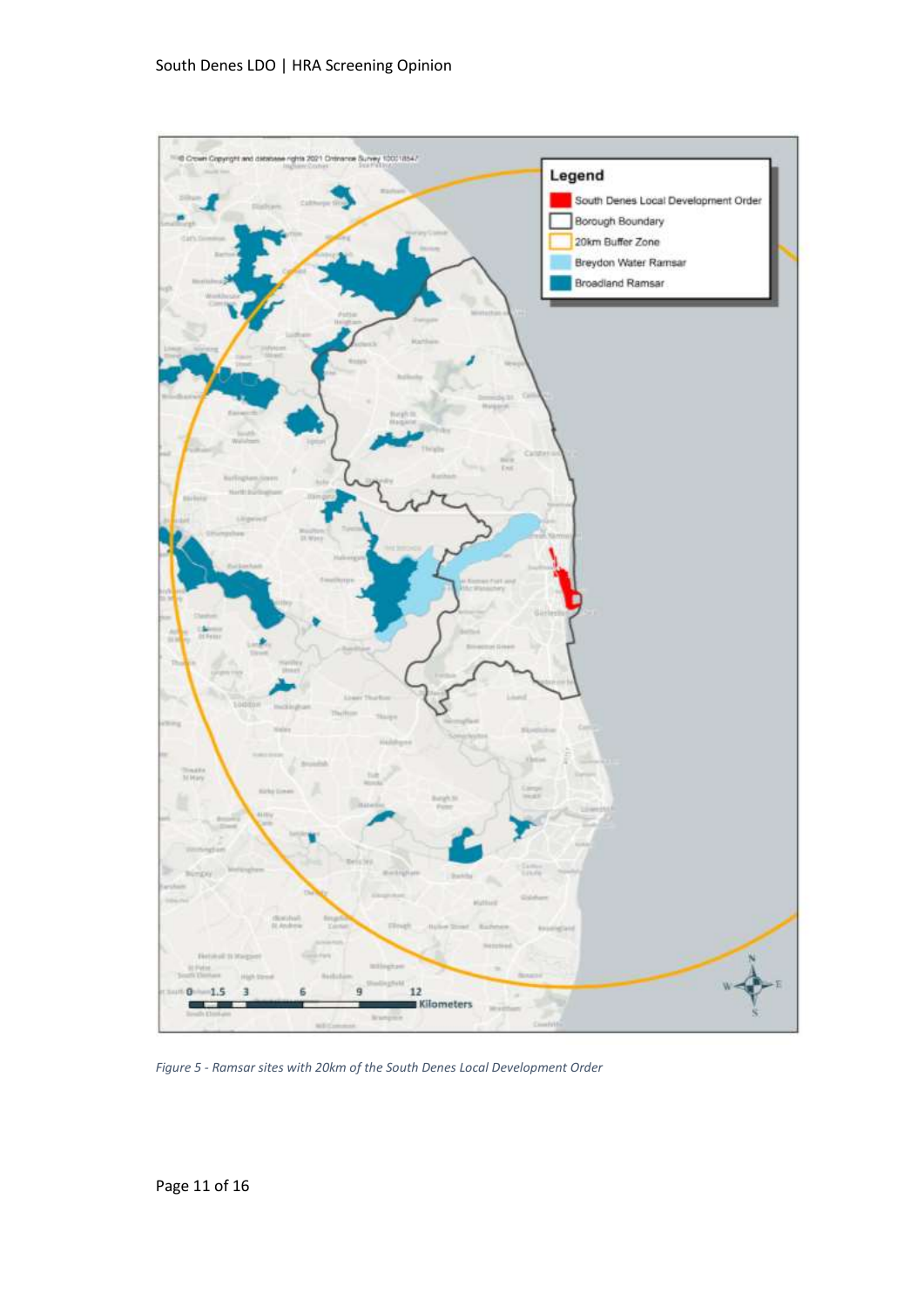### <span id="page-11-0"></span>**4. Establishing Impact Pathways**

- 4.1 Impact pathways are identifiable means by which the plan or project could potentially affect a Habitat Site. The HRAs prepared for the Local Plan Core Strategy and the Local Plan Part 2 identified impacts from recreation such as disturbance, trampling, increased fire risk and enrichment such as through dog fouling. These impacts are mainly associated with North Denes SPA, Winterton-Horsey Dunes SAC and to a lesser extent within the Borough, the Broads network of sites. It is, however, considered unlikely that a limited range of employment-related uses on a business park will add to existing recreational pressures.
- 4.2 There is the potential for water issues related to water quality and water quantity (i.e. water availability). Run-off, outflow from sewage treatments and overflow from septic tanks can result in increased nutrient loads and contamination of water courses. This should, however, be considered in the context of the LDO site at South Denes which is located 1.1km south-west of the closest terrestrial sites, Breydon Water. The LDO site is, however, immediately adjacent marine habitats: The Outer Thames Estuary Special Protection Area (SPA) and the Southern North Sea Special Area of Conservation (SAC). The Greater Wash SPA marine site is approximately 800m north-west.
- 4.3 The LDO will not apply to development that involves a high pollution risk to the water environment by pipelines or high voltage fluid filled cables that transport pollutants, underground storage of hazardous substances, direct discharge of pollutants to the groundwater, or use of deep soakaways for surface water and effluent disposal. The LDO permits port and energy uses, water compatible uses, where waste products, drainage or construction may have the potential to drain into the ground. It is likely that any pollutants (which would be limited given the above exclusions) could easily be dispersed in the North Sea and would not have an impact.
- 4.4 In terms of air quality, Great Yarmouth Borough does not have any specific identified air quality concerns and does not hold and air quality management areas (AQMAs). Whilst these relate to human health, they highlight a potential air quality concern that may also be relevant for sensitive habitats. It is also anticipated that traffic congestion within Great Yarmouth will be improved with the new river crossing under construction. The impact of air quality must be considered more in cumulative terms associated with South Denes, as any net increase will be fractional by comparison to existing impacts. Even in this context, the remaining vacant space on the LDO site is limited and therefore the potential for significant impacts is reduced. The HRAs prepared for the Local Plan Core Strategy and the Local Plan Part 2 concluded that the Borough is not a focus for intensive growth and that air quality impacts can be ruled out.
- 4.5 Abstraction and land management can influence water flow and quantity, resulting in reduced water availability at certain periods or changes in the flow. Such impacts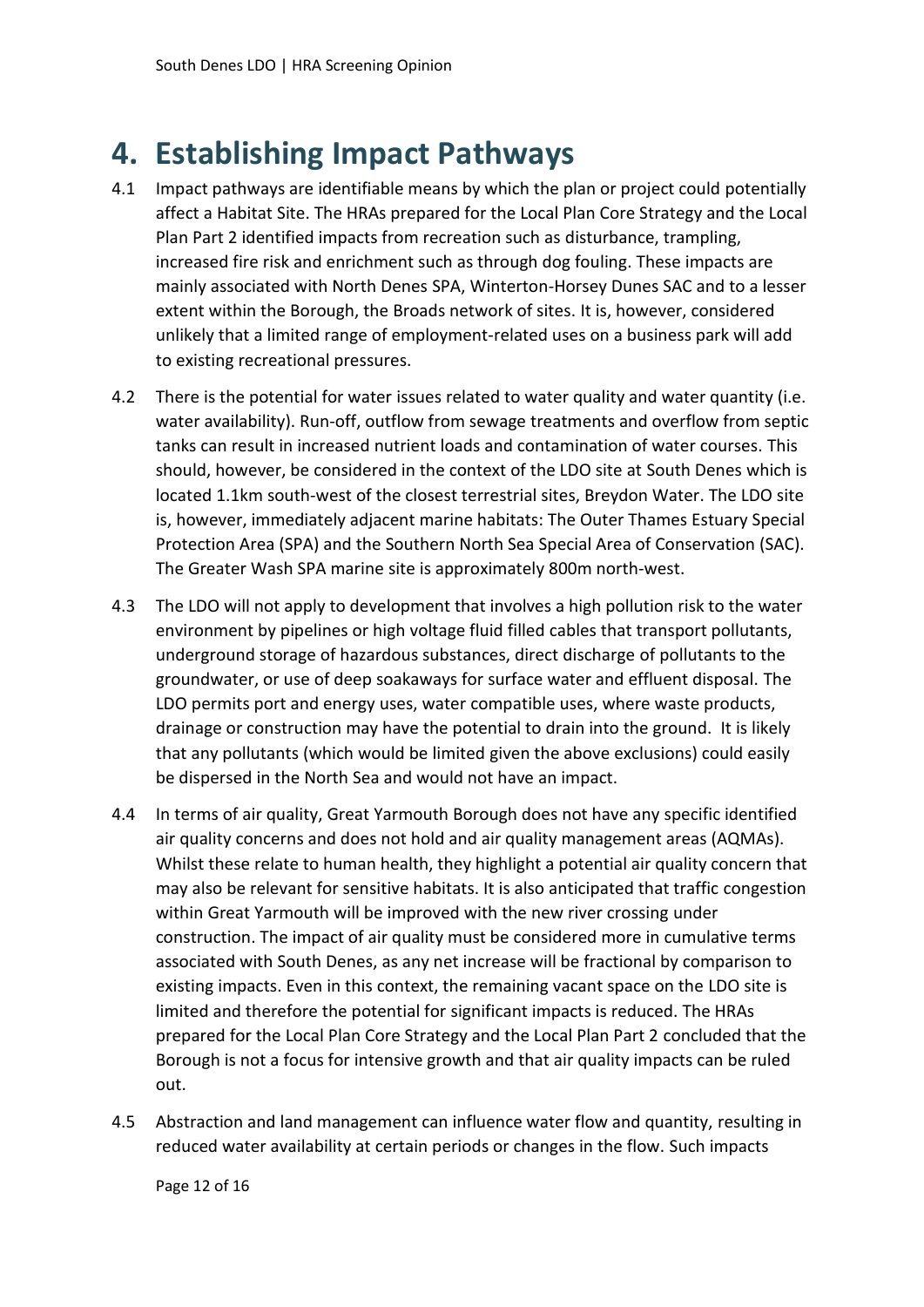particularly relate to aquatic and wetland habitats. The LPP2 HRA was able to conclude in consultation with the Environment Agency and Natural England that while there were issues with local water supply, the Water Cycle Strategy Scoping Study, published jointly with the neighbouring Waveney District Council in 2009, demand through planned growth (including South Denes) could be met with adequate protection for Habitat Sites.

- 4.6 On the basis of the above considerations and the distance between the LDO site and Habitat Sites, impacts to the following Habitat Sites can be ruled out:
	- North Denes SPA
	- Winterton-Horsey Dunes SAC
	- Broadland SPA & Ramsar
	- The Broads SAC
	- Haisborough, Hammond and Winterton SAC
	- Benacre to Easton Bavents SAC/SPA
- 4.7 The remaining Habitat Sites: Breydon Water SPA & Ramsar, Southern North Sea SAC, Outer Thames Estuary SPA, and Greater Wash SPA, must be considered further for potential impacts, 'likely significant effects', associated with water quality.

### <span id="page-12-0"></span>**5. Screening for likely significant effects**

- 5.1 The potential risk identified from the above impact pathways, is that activities permitted through the LDO may have the potential to impact upon the water quality of some nearby Habitat Sites. The South Denes LDO is immediately adjacent to the River Yare and North Sea, and therefore is immediately adjacent to the Outer Thames Estuary SPA. The Outer Thames Estuary SPA is tidal flowing in to Breydon Water and out to the North Sea. The LDO itself does not use land/water that is designated as a Habitats Site.
- 5.2 The Borough Council was consulted by Natural England and the JNCC on the designation of the River Yare as an extension to the Outer Thames Estuary (back in 2016). Following comments from the Borough Council in relation to existing activities, Natural England concluded:

'Natural England does not consider that the current proposals for new housing and commercial and industrial redevelopment of the port area of Great Yarmouth as set out in the adopted Great Yarmouth Local Plan Core Strategy (2015) are likely to have a significant impact on the Outer Thames Estuary pSPA.'

This is on the basis that current evidence indicates that foraging terns are highly maneuverable in flight and have a low sensitivity to activities such as shipping or industry. The letter submitted by Natural England is appended to this report.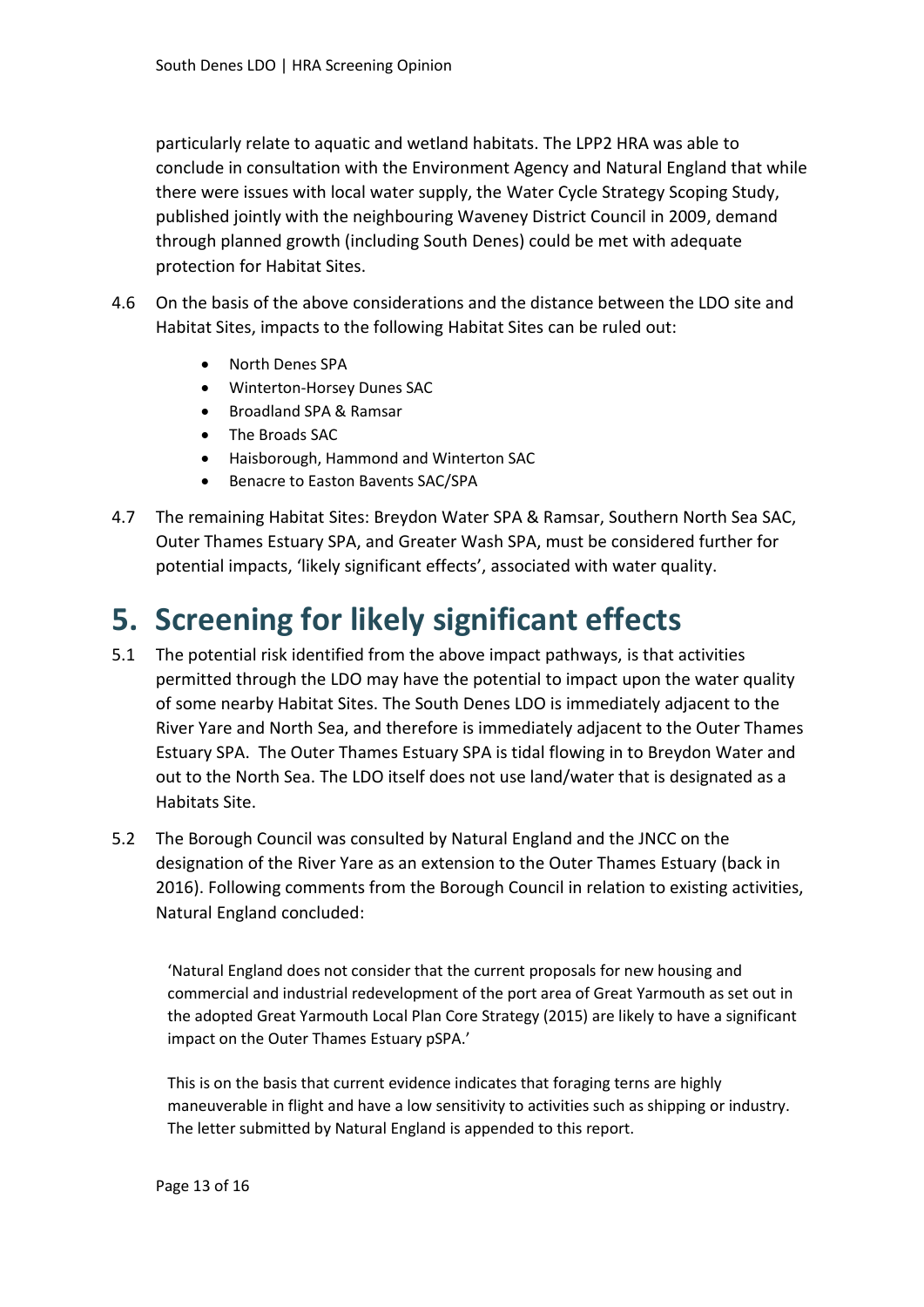- 5.3 Likely significant effects on Red-throated diver are excluded as this species is known to forage offshore and is not ordinarily present in the River Yare. Little terns are known to have a limited coastal foraging range and are not known to breed in the vicinity of the Proposed Development, and for these reasons LSE have been excluded for this qualifying feature.
- 5.4 No condition change is anticipated in respect of air pollution concentrations, noise or lighting as a result of development consented through the LDO given the extent of existing activities in the port and harbour area. There is no evidence that LDO consents will lead to either habitat loss/fragmentation or sediment deposition. The LDO will not necessarily lead to an increase in river traffic as this will depend upon the use and extent of existing port activities in the area. Nonetheless, it is expected that harbour porpoise would be able to detect the presence of vessels, and, given that they are highly mobile, would be able to avoid potential collisions.
- 5.5 South Denes is already served by an urban drainage system and as discussed above, the LDO consent will not apply to development that involves a high pollution risk. It is also important to acknowledge that South Denes is an established port and harbour area with a range of employment activities. The additionality of development is therefore limited given the lack of vacant space. It is also likely that schemes that come forward under the LDO will be relatively small scale owing to the lack of vacancy and dispersal of plots within the area. Therefore, the actual risk associated with the potential for water pollution is therefore **not considered to be a 'likely significant effect'**.
- 5.6 The LDO does not propose specific uses, however, all individual schemes will be subject to Environmental Impact Assessment (EIA) thresholds (under schedules 1 and 2) and LDO consent will not be granted should it be determined that any development has environment impacts.

#### In-combination/Cumulative Effects

5.7 The South Denes LDO site has also been subject to HRA of the Local Plan Part 2 which considered the allocation of the port and harbour area and the in-combination effects with other policies of the plan. The in-combination effects identified in that HRA were associated with recreational impacts from residential and tourist development; the employment activities permitted through the LDO will not impact upon recreation disturbance. Therefore, this screening assessment confirms that there is no **'likely significant effect'** in-combination.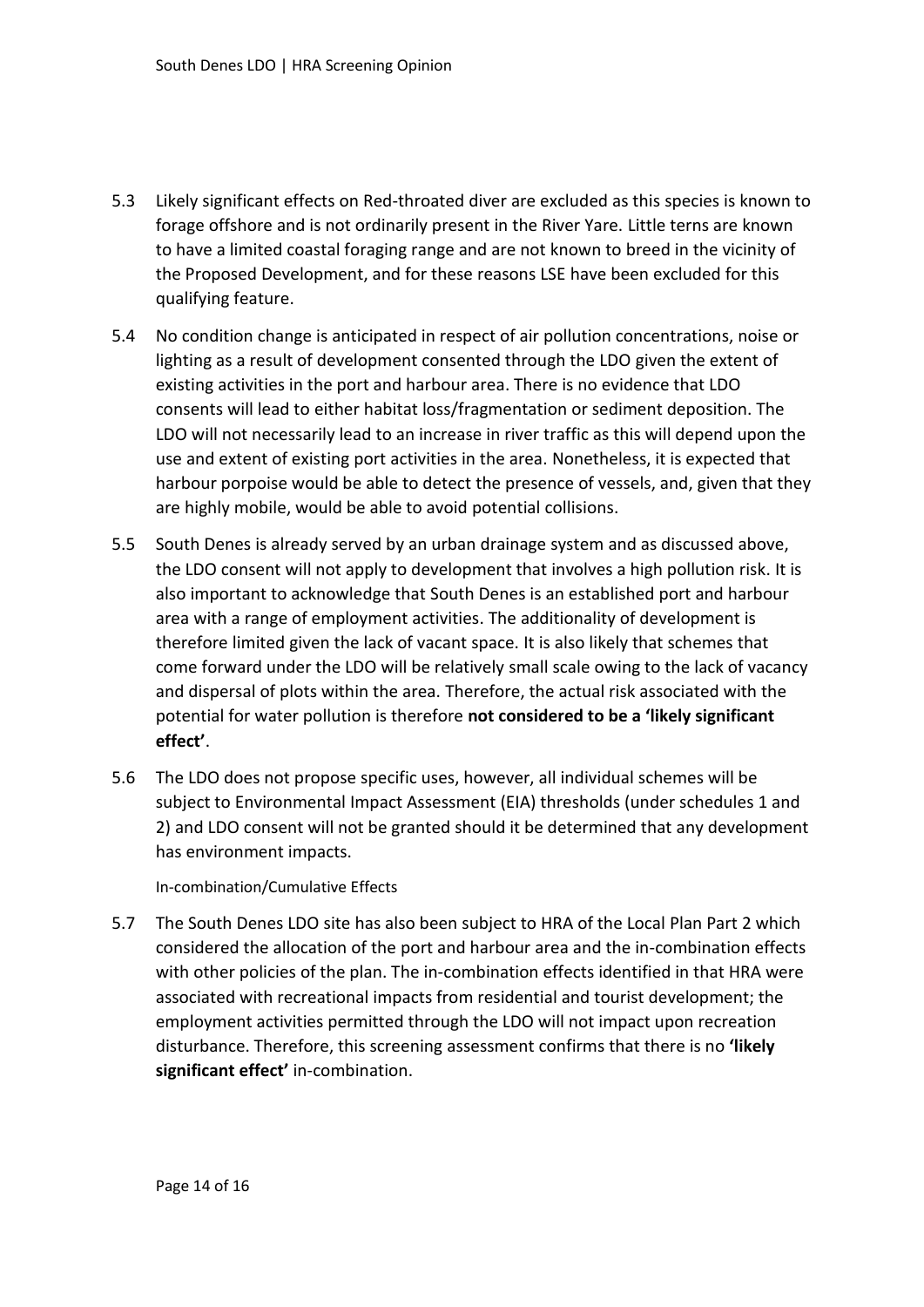### <span id="page-14-0"></span>**6. Conclusions**

- 6.1 This HRA Screening Assessment has been prepared to consider whether there are 'likely significant effects' on nearby Habitat Sites associated with the LDO at South Denes.
- 6.2 The conclusion of '**no likely significant effects**' alone and in-combination has been determined having considered the limited scope of development activities, the distance to Habitat Sites, and consequently the limited potential of impacts on those Habitat Sites. Accordingly, no Appropriate Assessment is required as there will be no adverse effects on Habitat Sites integrity. This decision is made in accordance with Regulation 80 of the Conservation of Habitats and Species Regulations 2017 (as amended).